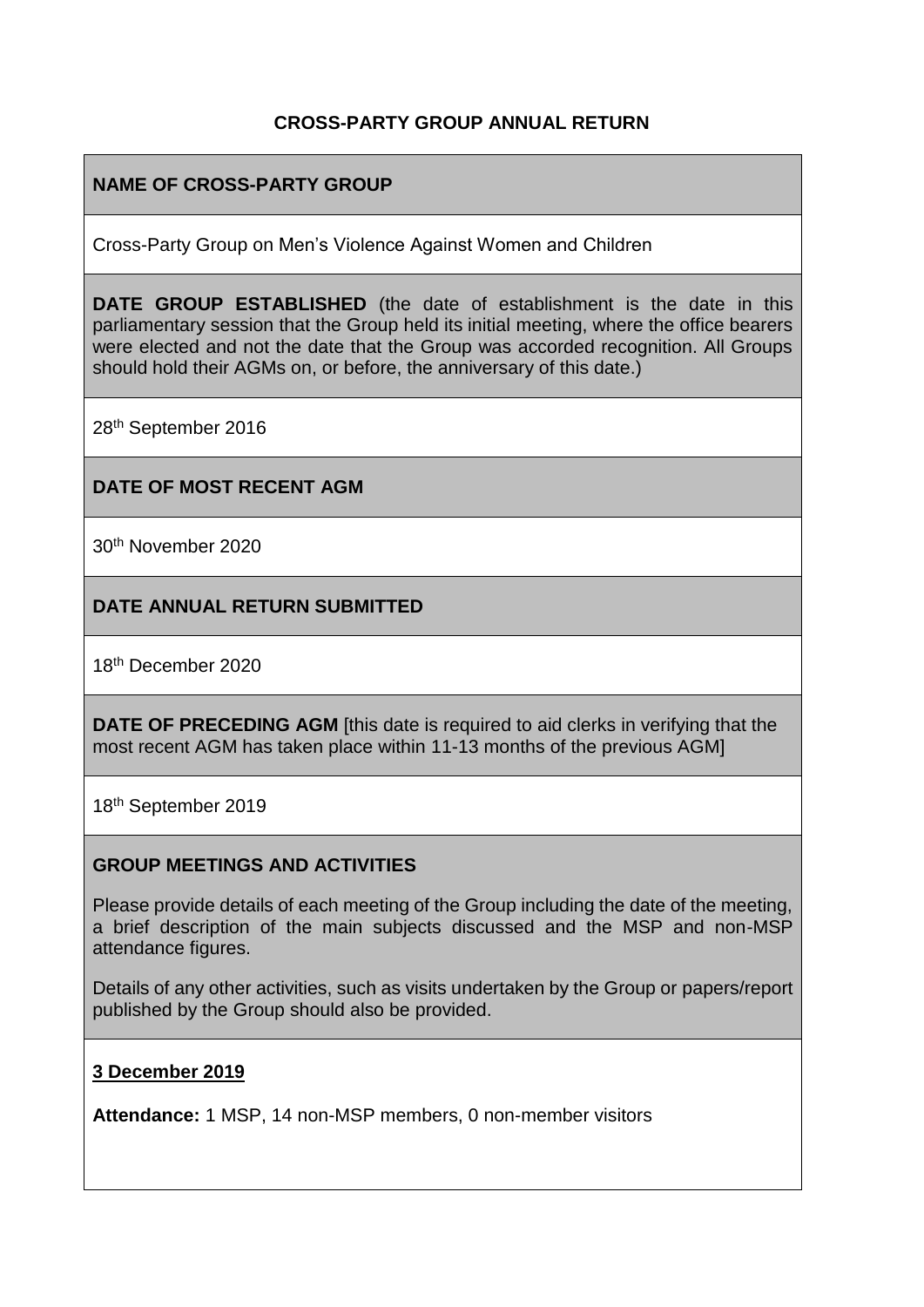### **Topics discussed**:

- Thematic session on the true cost of VAW, including presentations about 'Recounting Women', by Linda Rodgers (Edinburgh Women's Aid); the End Not Proven campaign, by Brenna Jessie (Rape Crisis Scotland); and the Femicide report, by Dr. Marsha Scott (Scottish Women's Aid).
- Member updates, incl. the 2-phase roll-out (Caledonian System); the return of the Glass Walls exhibition to the Parliament (Rona Mackay); the publication of an article, written by a young member of Girlguiding Scotland, in the Scotsman; Helpline statistics and ongoing prevention work carried out by Amina.

# **26 February 2020**

**Attendance:** 3 MSPs, 16 non-MSP members, 3 non-member visitors

### **Topics discussed**:

- Thematic session on Sex and Power in Scotland 2020 and update from the National Advisory Council on Women and Girls by Emma Ritch (Engender).
- Discussion about dates and thematic sessions for 2020, including some ideas from the last meetings.
- Member updates, incl. two member resignations; Safe & Together training (Scottish Association of Social Workers); awareness-raising event at the University of Stirling (White Ribbon Scotland); the forensic medicine bill and ongoing prevention work (Rape Crisis Scotland); film screenings around International Womens Day (Amina); current focus on period poverty (Girlguiding Scotland, also Engender); the evaluation of the trauma-informed service (Caledonian System); PhD research focussing on how DA survivors are heard by the courts (Gillian Baker); Standing Safe Campaign at University of West Scotland (Kallia Manoussaki - individual); data gathering on access to legal aid services and European-funded project on Improving Just in Child Contact (Scottish Women's Aid).
- Confirmation of new members (2 individuals).

# **30 November 2020 - AGM**

**Attendance:** 3 MSPs,17 non-MSP members, 0 non-member visitors

## **AGM topics:**

- Election of office bearers

## **Meeting topics discussed:**

- Thematic session on the Impact of COVID on victims/survivors of VAWG and the services that support them, including: presentation about domestic abuse by Dr. Marsha Scott (Scottish Women's Aid); presentation about rape and sexual assault by Brenna Jessie (Rape Crisis Scotland)
- There was a discussion and decision about CPG possible follow-up actions after the presentations.
- It was confirmed that the subject of the February 2021 meeting would be to plan the themes for the Group for 2021.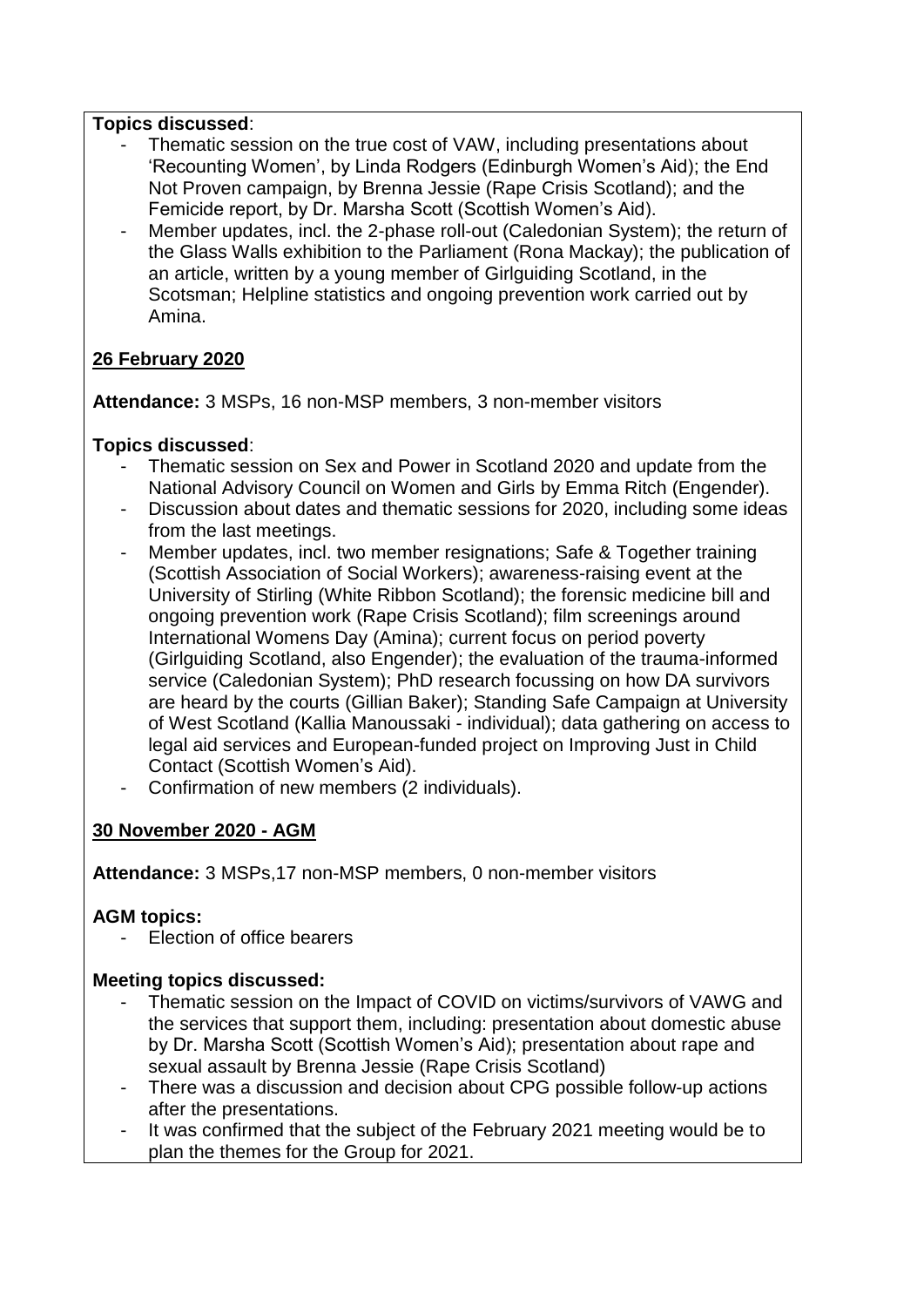Member updates, incl.: Progress around the campaign to end the Not Proven verdict and the Survivors' Reference Group (Rape Crisis Scotland); funded PhD regarding the outcomes of MARAC (Edinburgh Women's Aid); 16 Days activity, the launch of the Research Integrity Framework, Children and Young People's webchat service launch, the launch by the Helpline of a new video about what it feels like to live with domestic abuse, Funding Report and DA Protection Orders legislation (Scottish Women's Aid); Work with Stirling University regarding the impact of Covid on Women across 12 EU countries (Lily Greenan); post traumatic growth programme and launch of restorative justice work (Thriving Survivors): National Caledonian update, continued work with perpetrators, and accreditation of 1-1 programme (City of Edinburgh Council Community Justice, Safer Families); Star Service, Glasgow (Forensic Mental Health and Learning Disability Service of Greater Glasgow and Clyde NHS).

# **MSP MEMBERS OF THE GROUP**

Please provide names and party designation of all MSP members of the Group.

- Claire Baker MSP- Scottish Labour
- Claudia Beamish MSP- Scottish Labour
- Gil Paterson MSP- Scottish National Party
- James Dornan MSP- Scottish National Party
- Johann Lamont MSP- Scottish Labour
- John Finnie MSP- Scottish Green Party
- Rhoda Grant MSP- Scottish Labour
- Rona Mackay MSP Scottish National Party
- Sandra White MSP- Scottish National Party

# **NON-MSP MEMBERS OF THE GROUP**

For organisational members please provide only the name of the organisation, it is not necessary to provide the name(s) of individuals who may represent the organisation at meetings of the Group.

| <b>Individuals</b> | <b>Christine Gray</b><br>$\bullet$<br>David Morran<br>$\bullet$<br>George Eckton<br>$\bullet$<br><b>Gillian Baker</b><br>Kallia Manoussaki<br>$\bullet$<br>• Kelly Johnson<br>• Lily Greenan<br>• Dr Melanie McCarry<br>Nancy Lombard<br>$\bullet$<br>Nikki Dillon<br>$\bullet$<br><b>Katy Proctor</b><br>$\bullet$ |
|--------------------|---------------------------------------------------------------------------------------------------------------------------------------------------------------------------------------------------------------------------------------------------------------------------------------------------------------------|
|                    | <b>Richard Whitecross</b>                                                                                                                                                                                                                                                                                           |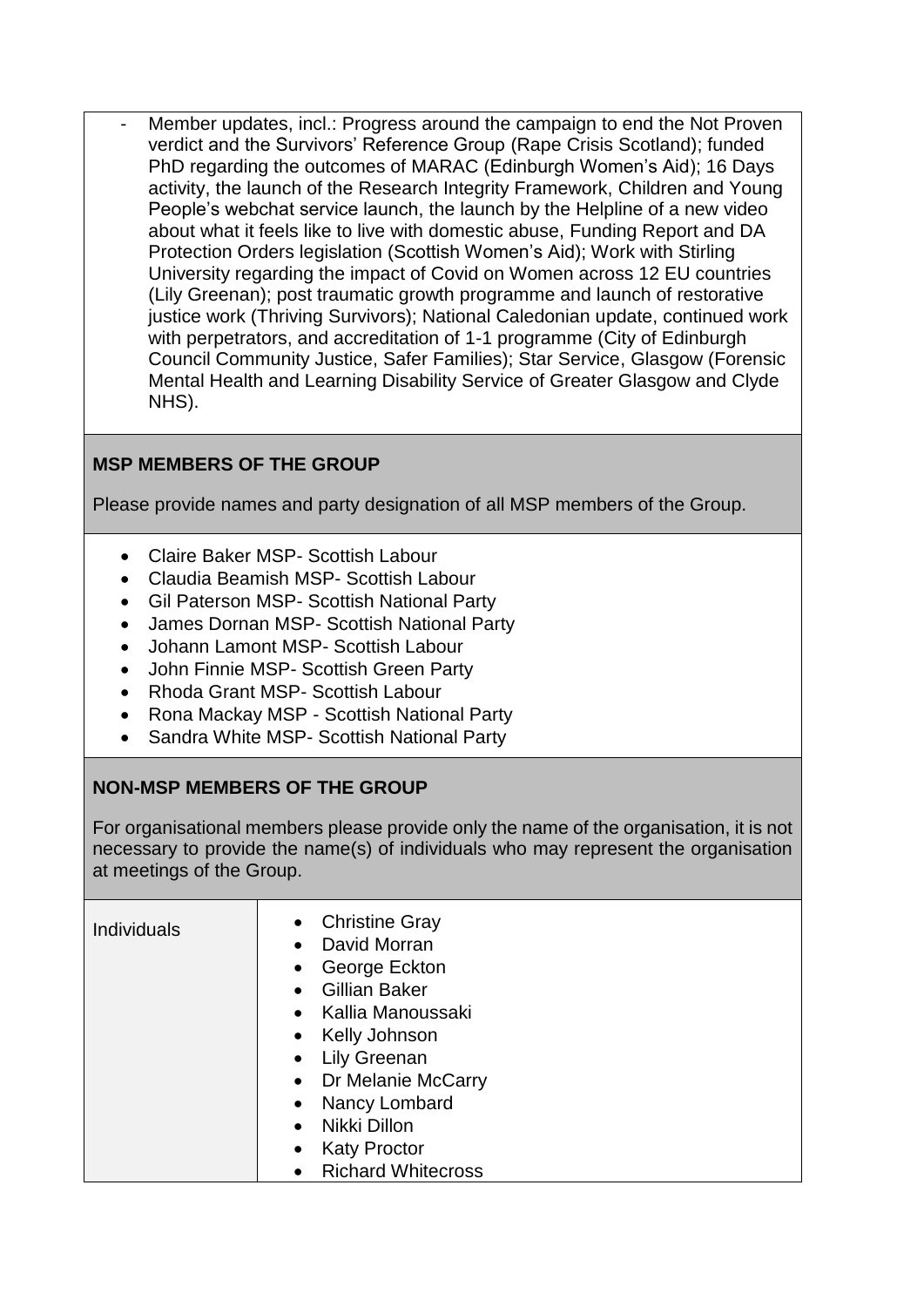|               | <b>Stephen Madill</b><br>$\bullet$                                                                                                                                                                                                                                                                                                                                                                                                                                                                                                                                                                                                                                                                                                                                                                                                     |
|---------------|----------------------------------------------------------------------------------------------------------------------------------------------------------------------------------------------------------------------------------------------------------------------------------------------------------------------------------------------------------------------------------------------------------------------------------------------------------------------------------------------------------------------------------------------------------------------------------------------------------------------------------------------------------------------------------------------------------------------------------------------------------------------------------------------------------------------------------------|
| Organisations | Amina Muslim Women Resource Centre<br>$\bullet$<br><b>ASSIST</b><br>Barnardo's Scotland<br>$\bullet$<br>Caledonian System<br>$\bullet$<br>• Church of Scotland<br>City of Edinburgh Council, Community Justice<br>Clinical Psychology Division of the Forensic Mental<br>$\bullet$<br>Health and Learning Disability Service of Greater<br>Glasgow and Clyde NHS<br>Close the Gap<br>$\bullet$<br>• COSLA<br>Edinburgh Women's Aid<br>The Empower Project Scotland<br>$\bullet$<br>Engender<br>$\bullet$<br><b>Girlguiding Scotland</b><br>$\bullet$<br>NHS Lanarkshire - EVA Services<br>$\bullet$<br><b>NUS Scotland</b><br>$\bullet$<br>• Pilton Community Health Project<br><b>Rape Crisis Scotland</b><br>$\bullet$<br>Rape and Sexual Abuse Centre Perth & Kinross<br>$\bullet$<br><b>Scottish Association of Social Workers</b> |
|               | • Scottish Women's Aid<br>SAY Women<br>• Thriving Survivors<br><b>White Ribbon Scotland</b>                                                                                                                                                                                                                                                                                                                                                                                                                                                                                                                                                                                                                                                                                                                                            |
|               | • Women's Support Project<br>• YWCA Scotland<br>Zero Tolerance                                                                                                                                                                                                                                                                                                                                                                                                                                                                                                                                                                                                                                                                                                                                                                         |

# **GROUP OFFICE BEARERS**

Please provide names for all office bearers. The minimum requirement is that two of the office bearers are MSPs and one of these is Convener – beyond this it is a matter for the Group to decide upon the office bearers it wishes to have. It is permissible to have more than one individual elected to each office, for example, co-conveners or multiple deputy conveners.

| Convener               | Co-conveners: Claudia Beamish MSP & Rona Mackay MSP |
|------------------------|-----------------------------------------------------|
| <b>Deputy Convener</b> | John Finnie MSP                                     |
| Secretary              | Scottish Women's Aid                                |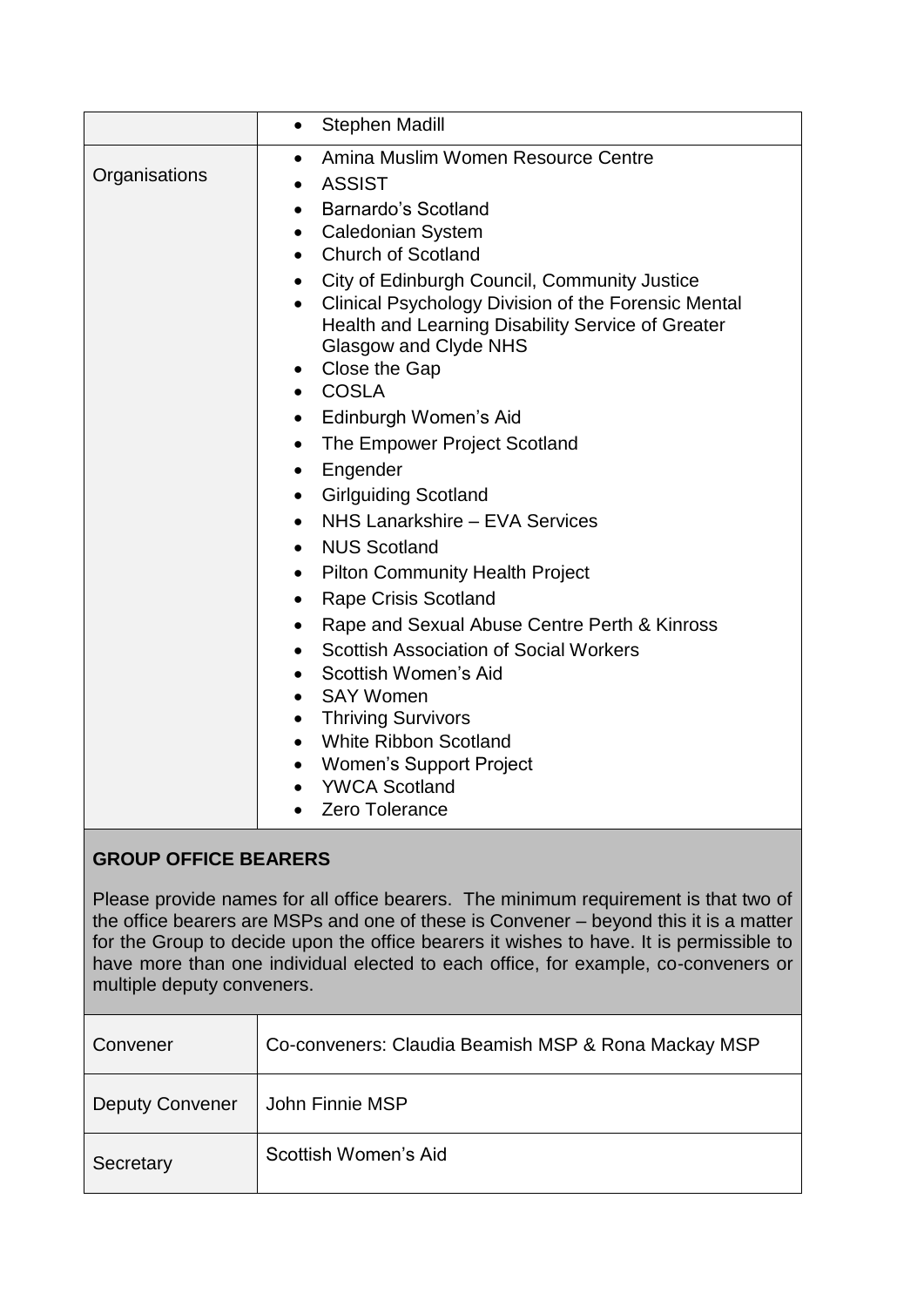### **FINANCIAL BENEFITS OR OTHER BENEFITS RECEIVED BY THE GROUP**

Please provide details of any financial or material benefit(s) received from a single source in a calendar year which has a value, either singly or cumulatively, of more than £500. This includes donations, gifts, hospitality or visits and material assistance such as secretariat support.

Details of material support should include the name of the individual providing support, the value of this support over the year, an estimate of the time spent providing this support and the name of the organisation that this individual is employed by / affiliated to in providing this support.

Groups should provide details of the date on which the benefit was received, the value of the benefit and a brief description of the benefit.

If the Group is not disclosing any financial information please tick the box to confirm that the Group has considered the support received, but concluded it totalled under the threshold for disclosure (£500).

Ania Kinross, and then Nicola Gilbert, provided secretariat support to the CPG on behalf of Scottish Women's Aid (e.g. preparing and distributing meeting papers, liaison with members and invited speakers, taking minutes at the meeting etc.). The cost to the organisation, for an estimated 45 hours over the year, is assessed to be around £750.

Total value of financial and material benefit provided by Scottish Women's Aid was £750.

## **SUBSCRIPTION CHARGED BY THE GROUP**

Please provide details of the amount charged and the purpose for which the subscription is intended to be used.

No subscription fee is charged

#### **CONVENER CONTACT DETAILS**

| Name | Co-Conveners:                                |
|------|----------------------------------------------|
|      | 1. Claudia Beamish MSP<br>2. Rona Mackay MSP |